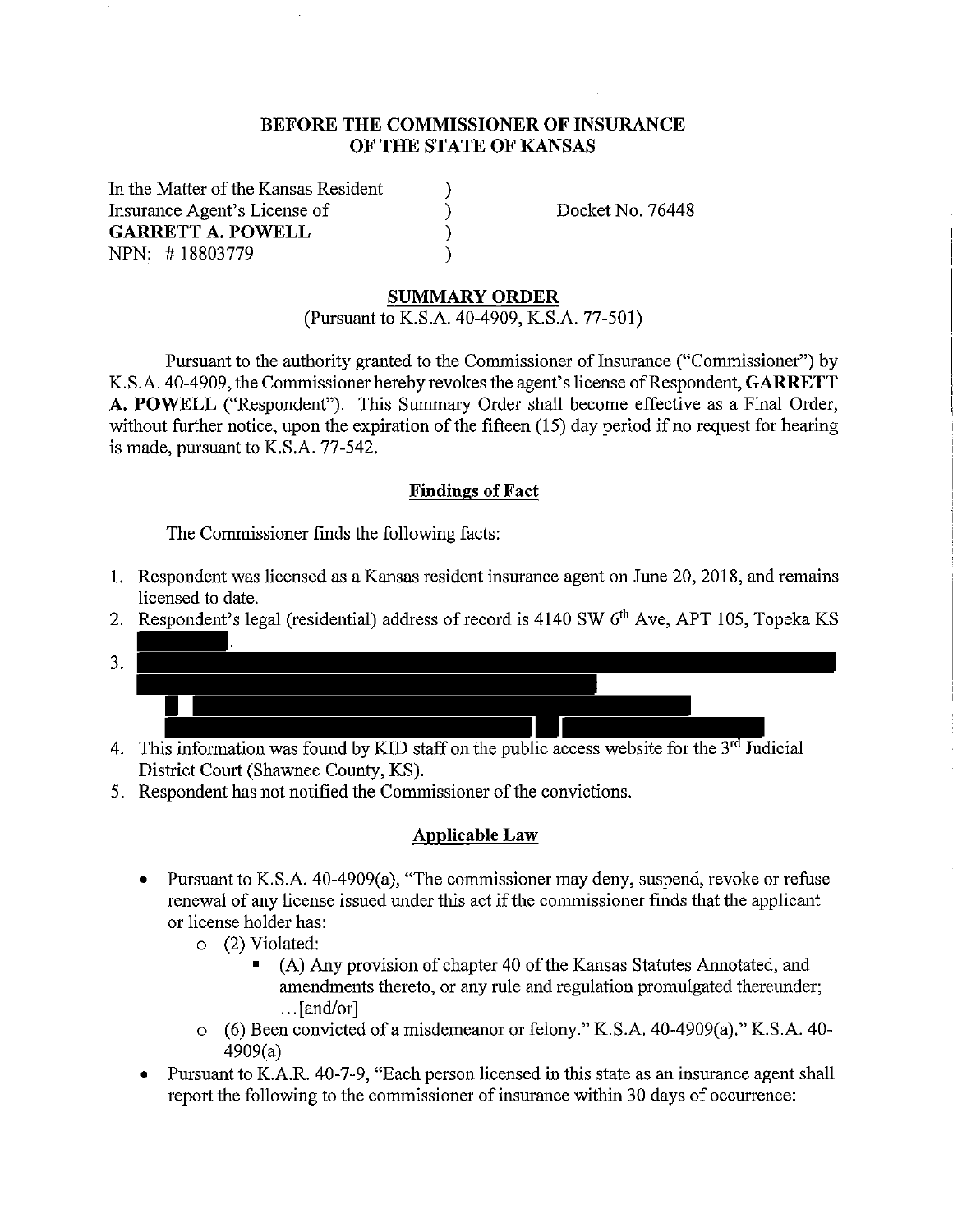o ( d) all details of any conviction of a misdemeanor or felony. The details shall include the name of the arresting agency, the location and date of the arrest, the nature of the charge or charges, the court in which the case was tried, and the disposition rendered by the court. Minor traffic violations may be omitted;" K.A.R. 40-7-9

### **Policy Reasons**

- 1. It is in the public interest that the license of an agent who has recently been convicted of a felony and misdemeanor be revoked.
- 2. It is in the public interest that the license of an agent who fails to notify the commissioner of a felony or misdemeanor conviction be revoked.

### **Conclusions of Law**

- 1. The Commissioner has jurisdiction over **GARRETT A. POWELL** as well as the subject matter of this proceeding, and such proceeding is held in the public interest.
- 2. The Commissioner finds that Respondent's Kansas license may be revoked because **GARRETT A. POWELL** was recently convicted of a felony and a misdemeanor.
- 3. The Commissioner finds that Respondent's Kansas license may be revoked because **GARRETT A. POWELL** failed to notify the Commissioner of the recent felony and misdemeanor convictions.
- 4. The Commissioner finds, pursuant to K.S.A. 40-4909(b ), that the interests of the public are not properly served under Respondent's license.
- 5. Accordingly, the Commissioner concludes that sufficient grounds exist for the revocation of the insurance agent's license of **GARRETT A. POWELL,** pursuant to K.S.A. 40- 4909(a) and (b).

## **IT IS THEREFORE ORDERED BY THE COMMISSIONER OF INSURANCE THAT:**

- 1. The Kansas nonresident Insurance Agent's License of **GARRETT A. POWELL** is hereby **REVOKED** the effective date of this Order.
- 2. **IT IS FURTHER ORDERED** that **GARRETT A. POWELL** shall **CEASE** and **DESIST** from the sale, solicitation or negotiation of insurance and/or receiving compensation deriving from the sale, solicitation or negotiation of insurance conducted after the effective date of this Order.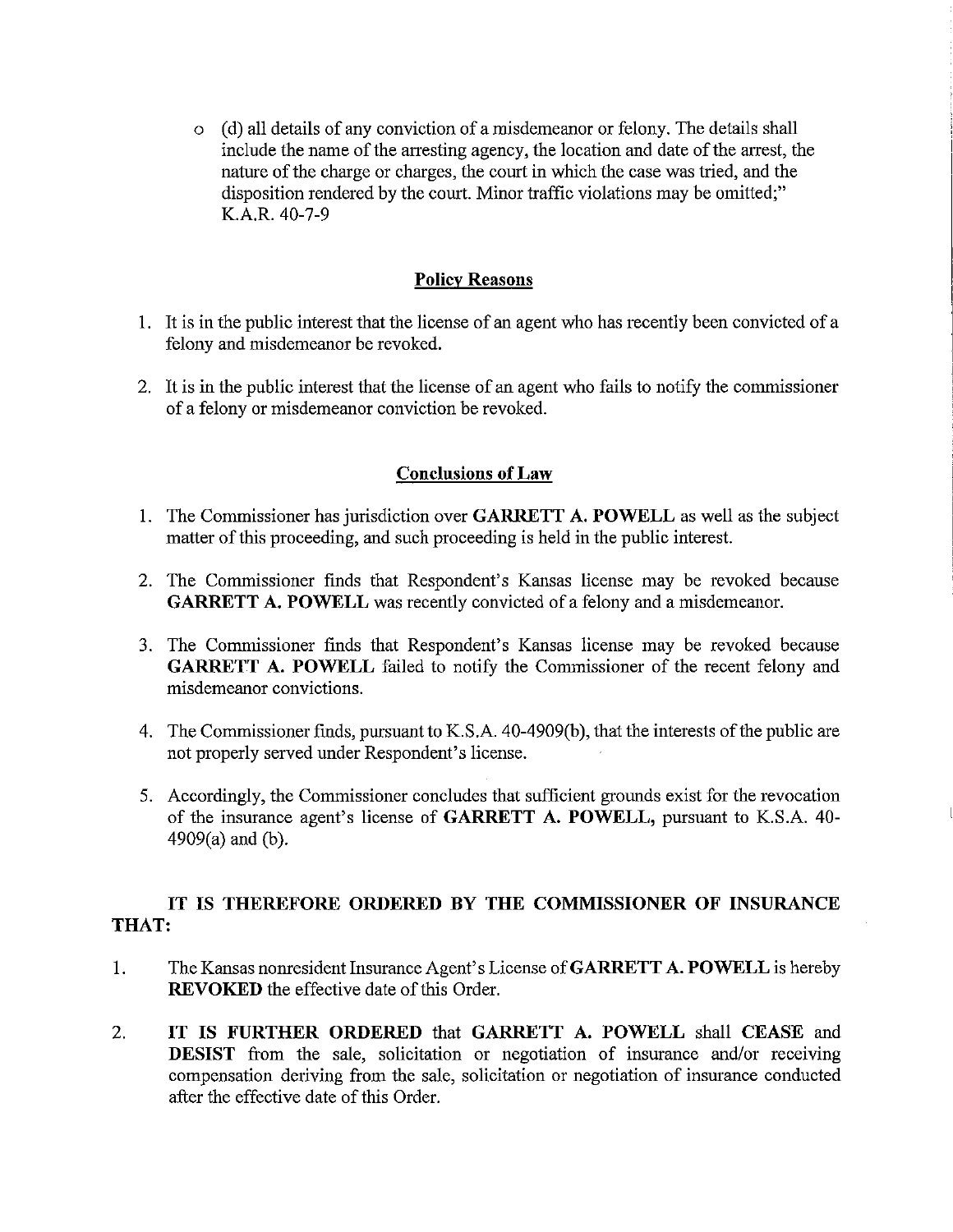# IT IS SO ORDERED THIS  $\_\_Z$  DAY OF  $\mathcal{T}_{\alpha \wedge \alpha}$   $\_\_2$ , 2019, IN THE CITY **OF TOPEKA, COUNTY OF SHAWNEE, STATE OF KANSAS.**



Ken Selzer, CPA Commissioner of Insurance

BY:

Diane Minear

General Counsel

### **NOTICE AND OPPORTUNITY FOR HEARING**

**GARRETT A. POWELL, within fifteen (15) days of service of this Summary Order, may file** with the Kansas Insurance Department a written request for hearing on this Summary Order, as provided by K.S.A. 77-542. In the event a hearing is requested, such request should be directed to:

> Diane Minear, General Counsel Kansas Insurance Department 420 S.W.  $9<sup>th</sup>$  Street Topeka, Kansas 66612

Any costs incurred as a result of conducting any administrative hearing shall be assessed against the agent/agency who is the subject of the hearing as provided by K.S.A. 40-4909(f). Costs shall include witness fees, mileage allowances, any costs associated with reproduction of documents which become part of the hearing record, and the expense of making a record of the hearing.

If a hearing is not requested, this Summary Order shall become effective as a Final Order, without further notice, upon the expiration of the fifteen (15) day period for requesting a hearing. The Final Order will constitute final agency action in the matter.

In the event the Respondent files a petition for judicial review, the agency officer designated pursuant to KS.A. 77-613(e) to receive service of a petition for judicial review on behalf of the Kansas Insurance Department is:

> Diane Minear, General Counsel Kansas Insurance Department 420 S.W. 9<sup>th</sup> St. Topeka, Kansas 66612